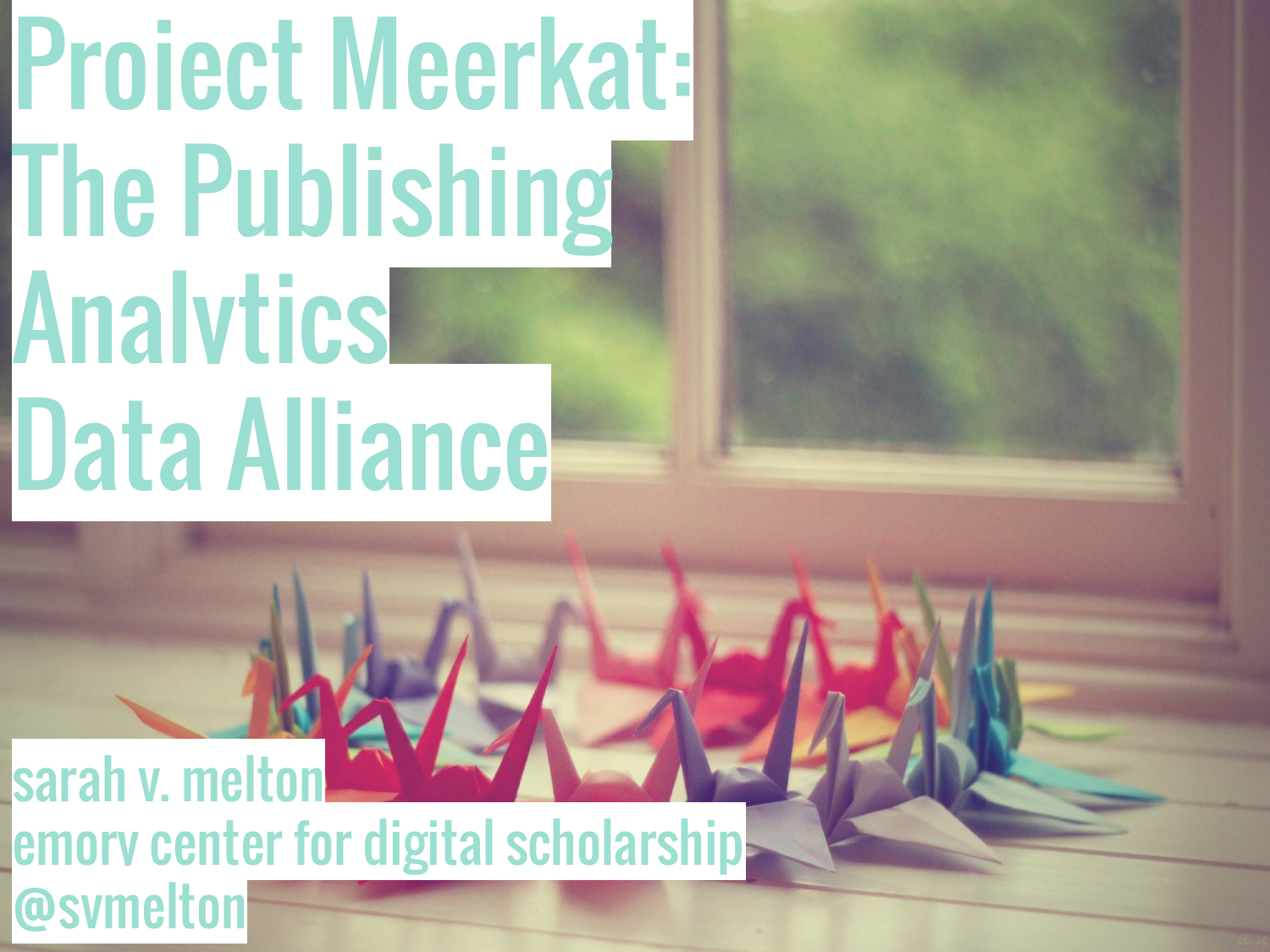# 

## Invitation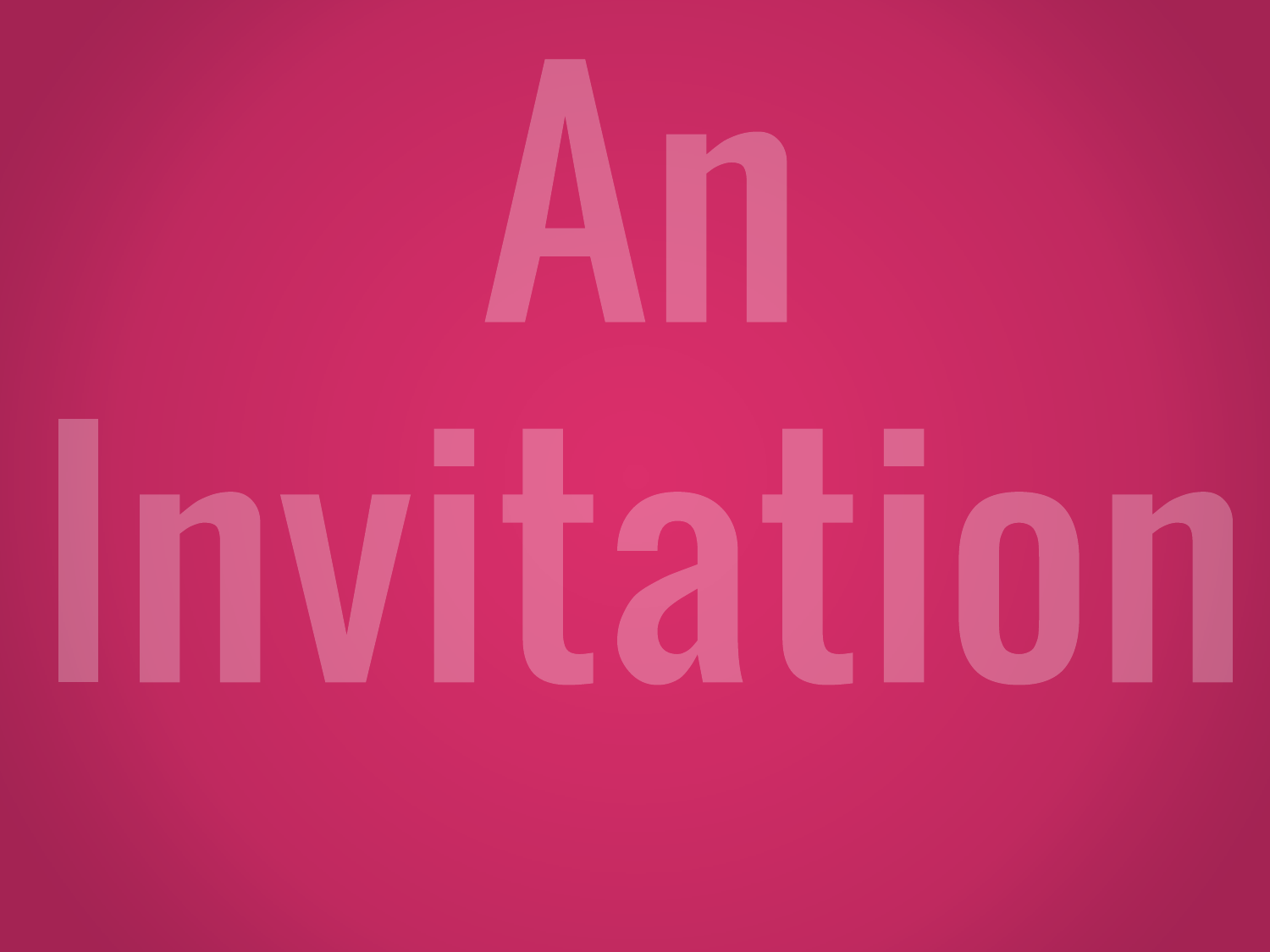## The beginning

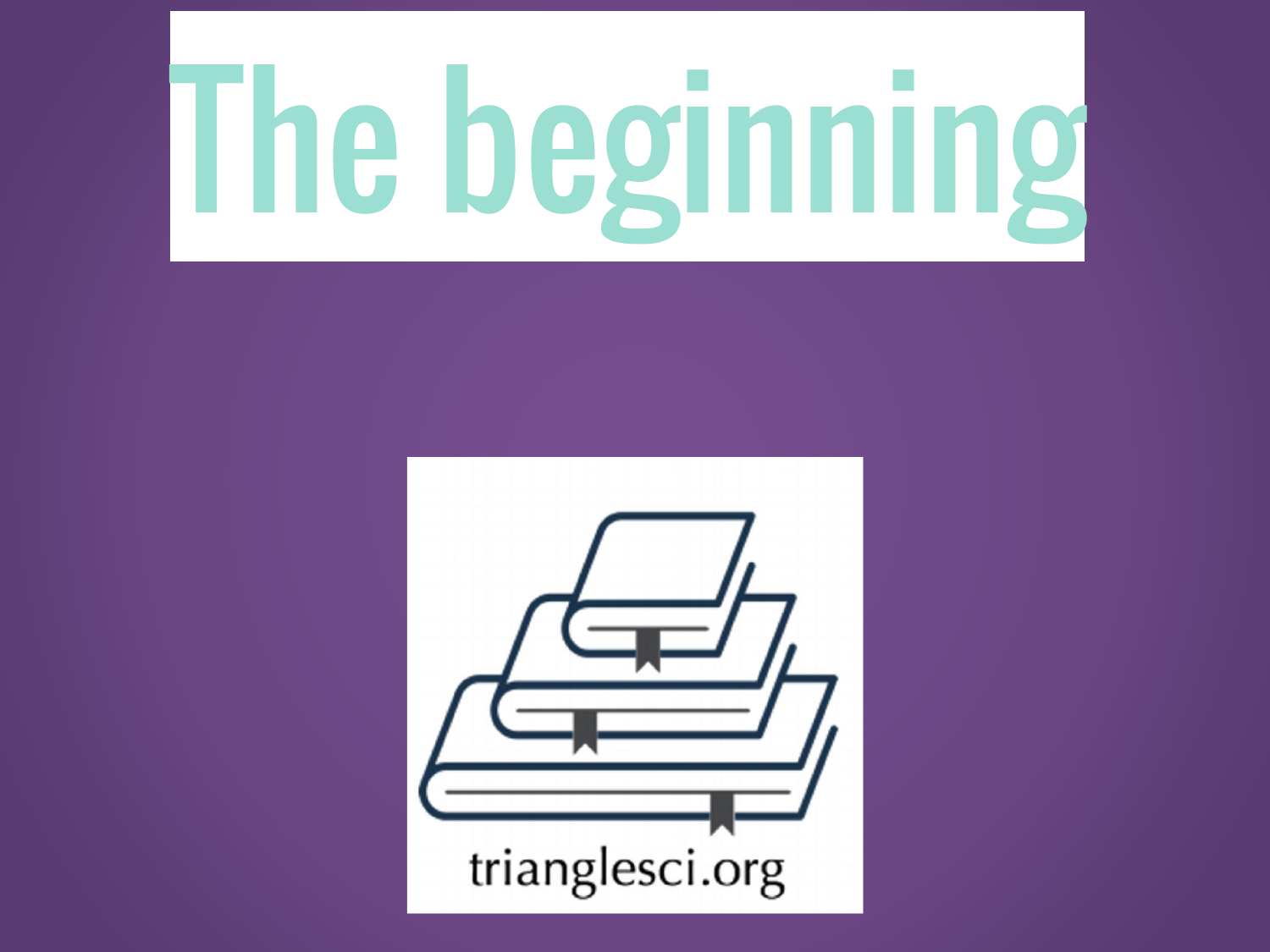## Co-Conveners

- Peter Berkery (AAUP)
- Christina Drummond (Educopia Institute)
- Martin Paul Eve (Birkbeck)
- Kevin Hawkins (UNT)
- Lucy Montgomery (Curtin University)
- Cameron Neylon (Curtin University)
- Lisa Schiff (CDL)
- Katherine Skinner (Educopia Institute)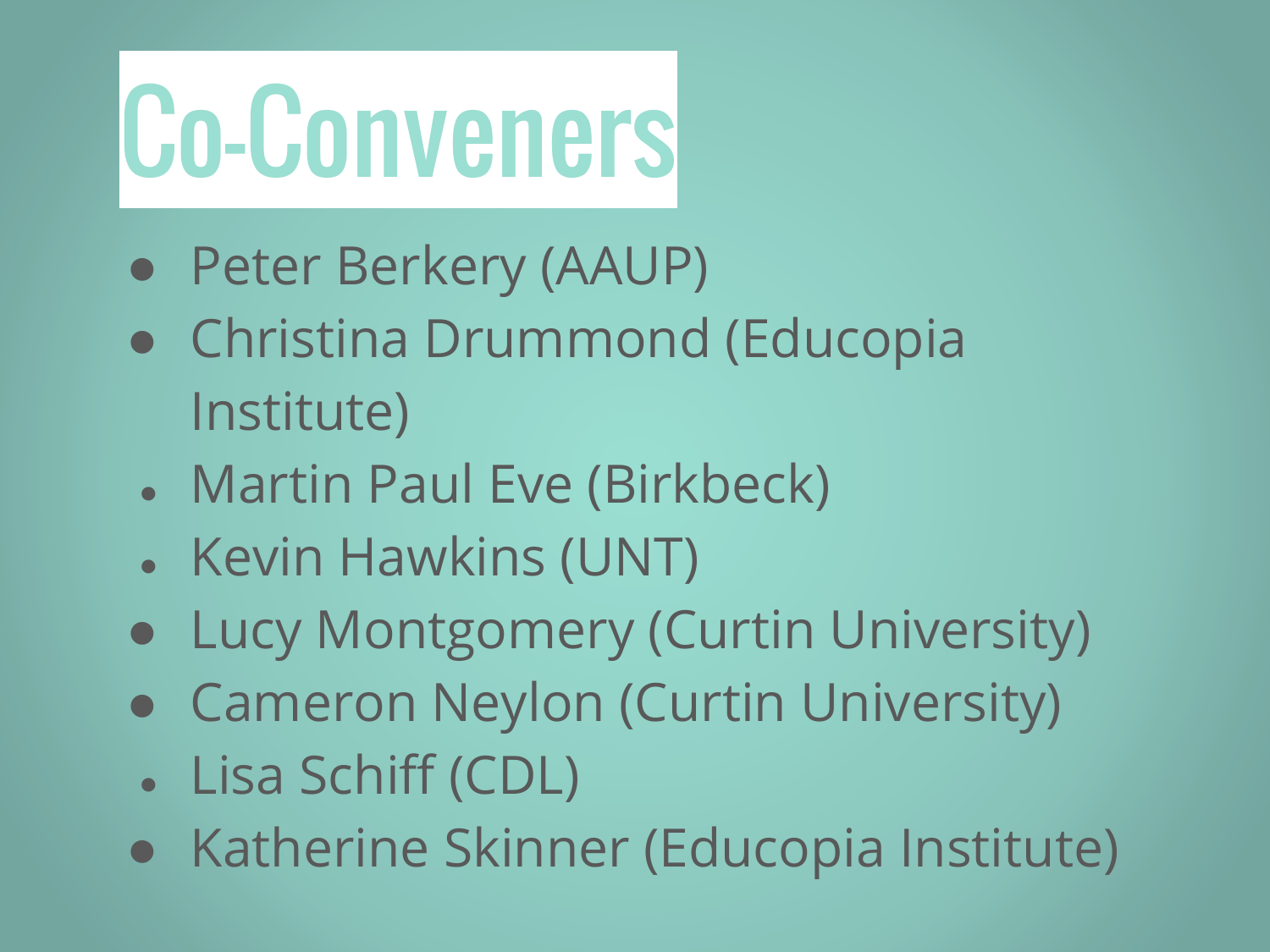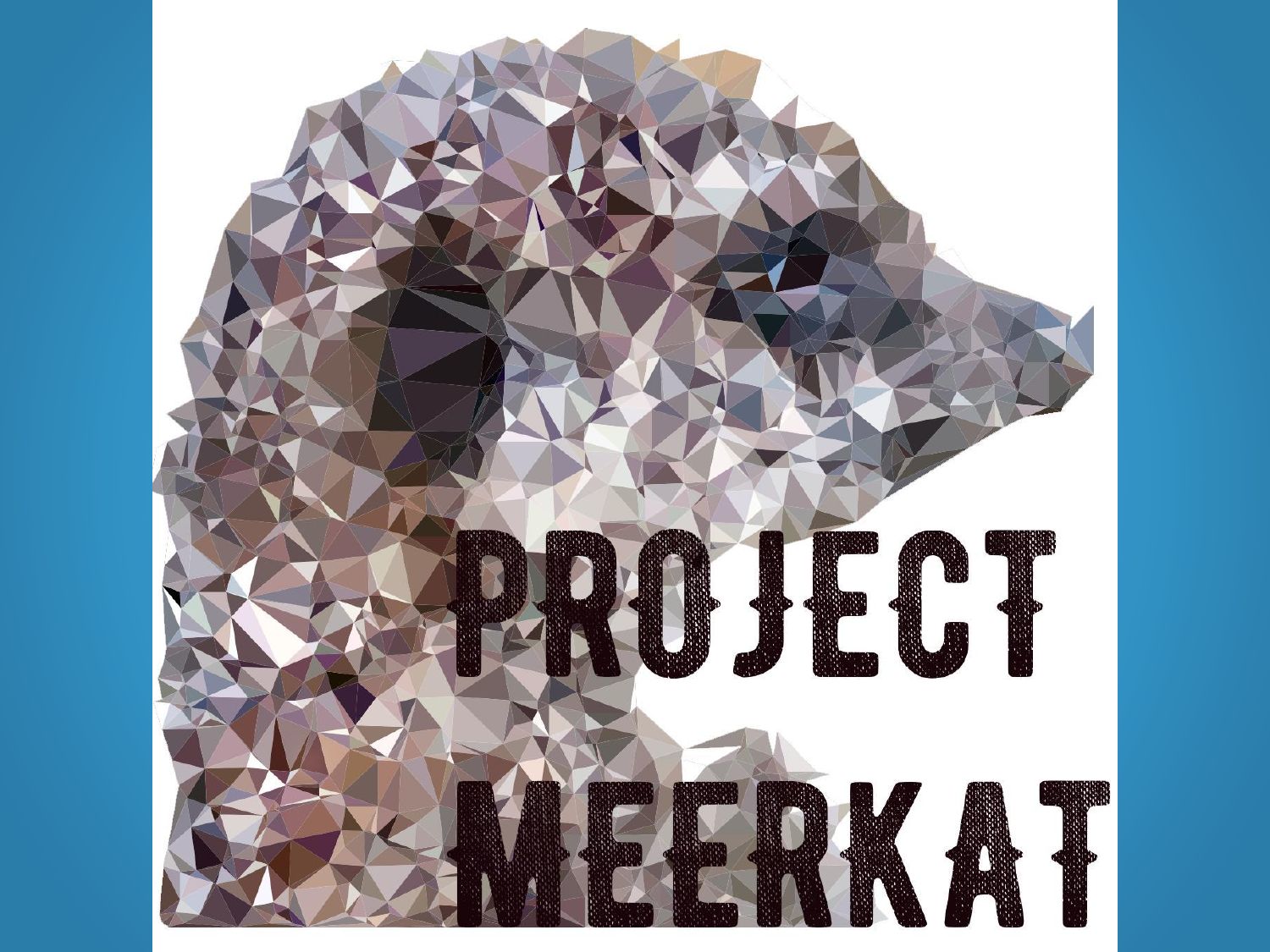### Tools & protocols for the

collection, aggregation,

#### and dissemination of

usage data about digital

### monograph publications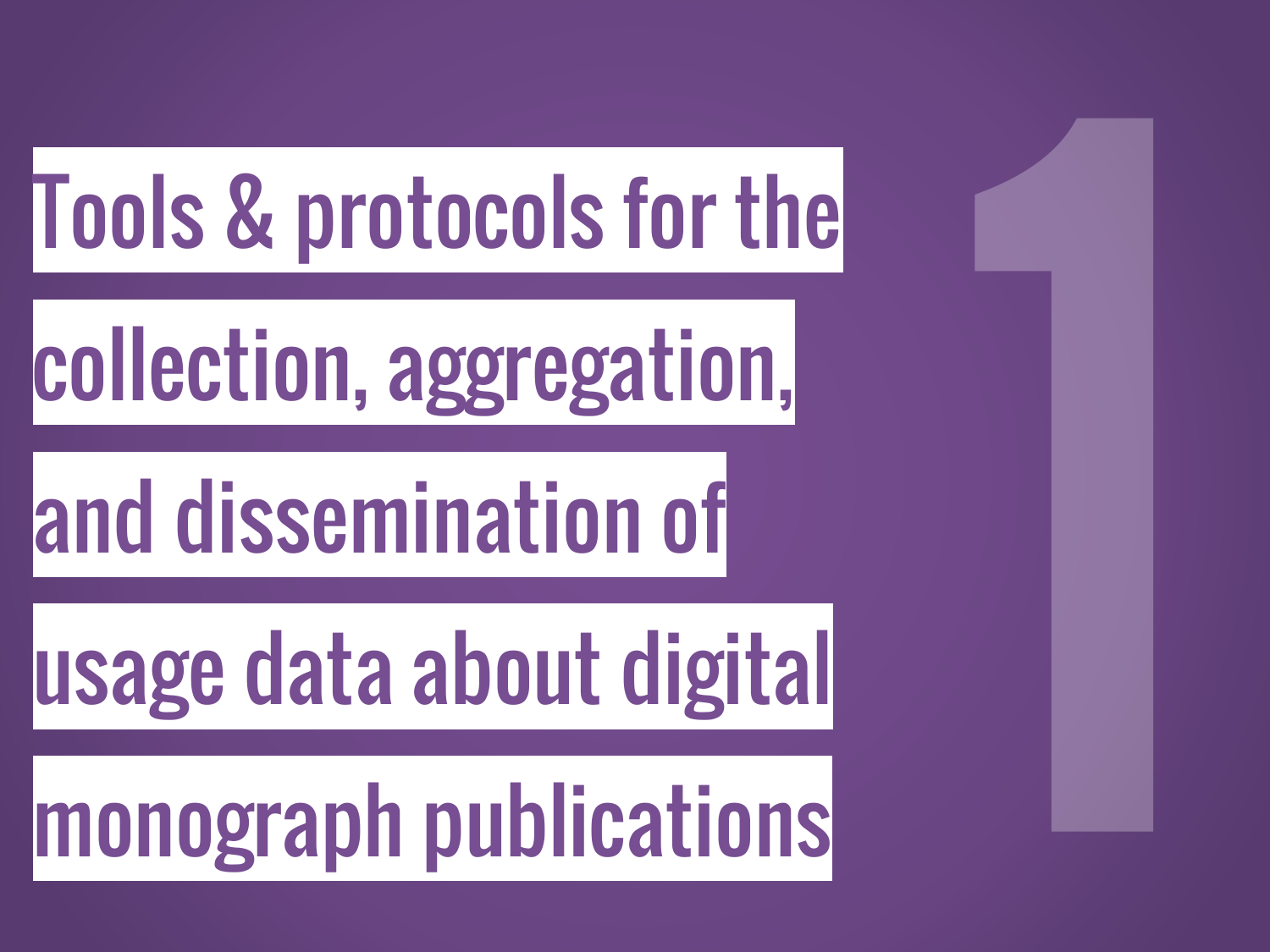

#### *About publications:*

- **purchasing data**: customer type, number of copies, how much they paid, when they purchased
- **licensing data**: who licenses, how much they pay
- **online usage data / web analytics**: number of hits or visits, demographics of users, types of use (search vs. browse vs. download, part vs. whole)
- **subject classification** of products

#### *From institutions:*

- **Library data**: holdings, circulation, link resolver stats, subject classification
- **Structured productivity data** captured in a current research information system (CRIS) / faculty profile system / research profiling tool / research networking too

#### *From third parties:*

- from **bibliometrics services**: journal-level metrics, article-level metrics, author-level metrics (including altmetrics)
- from **social networking sites**: Academia.edu, ResearchGate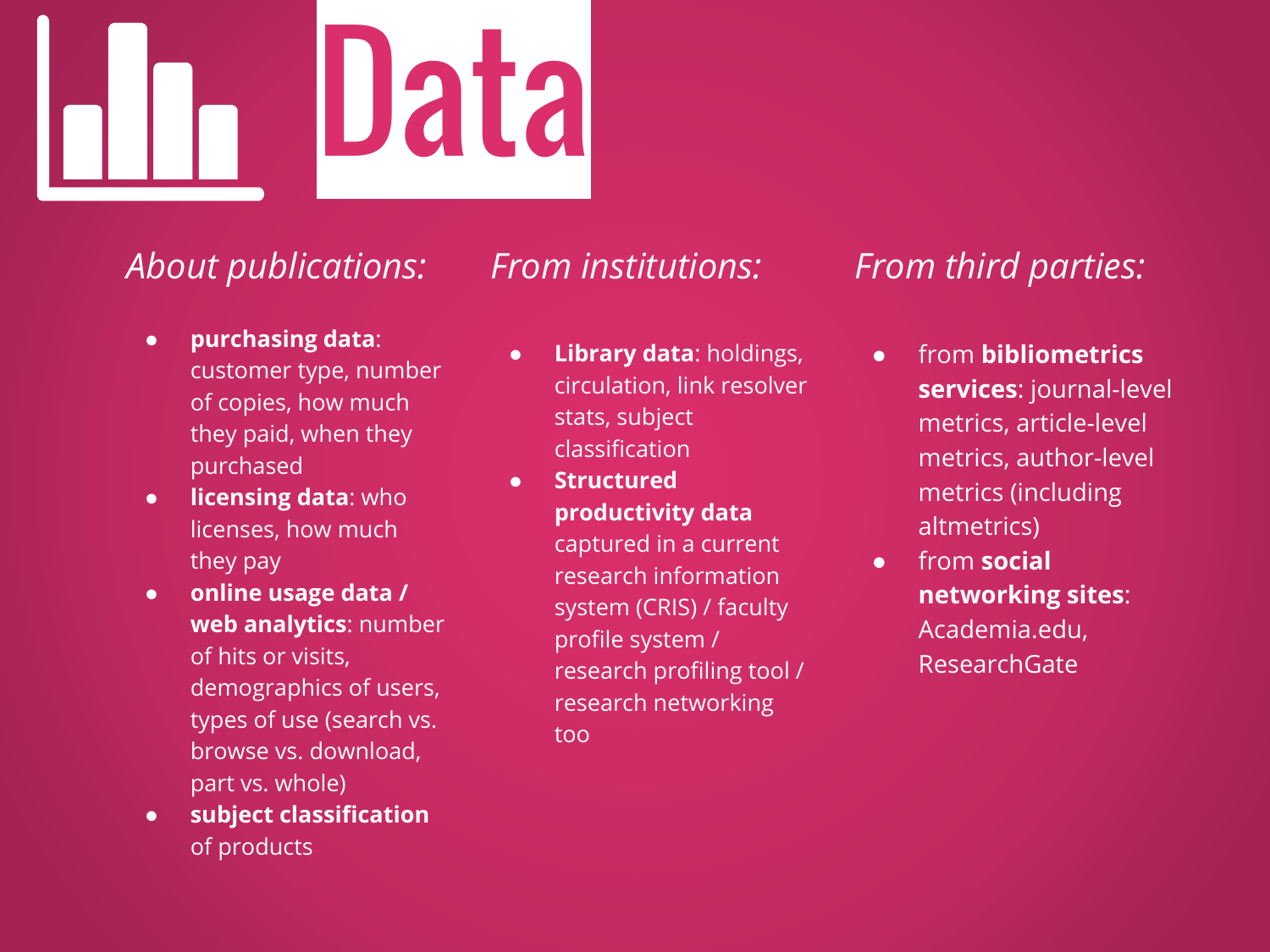Data associated with scholarly communities is increasingly developed into products and services outside research institutions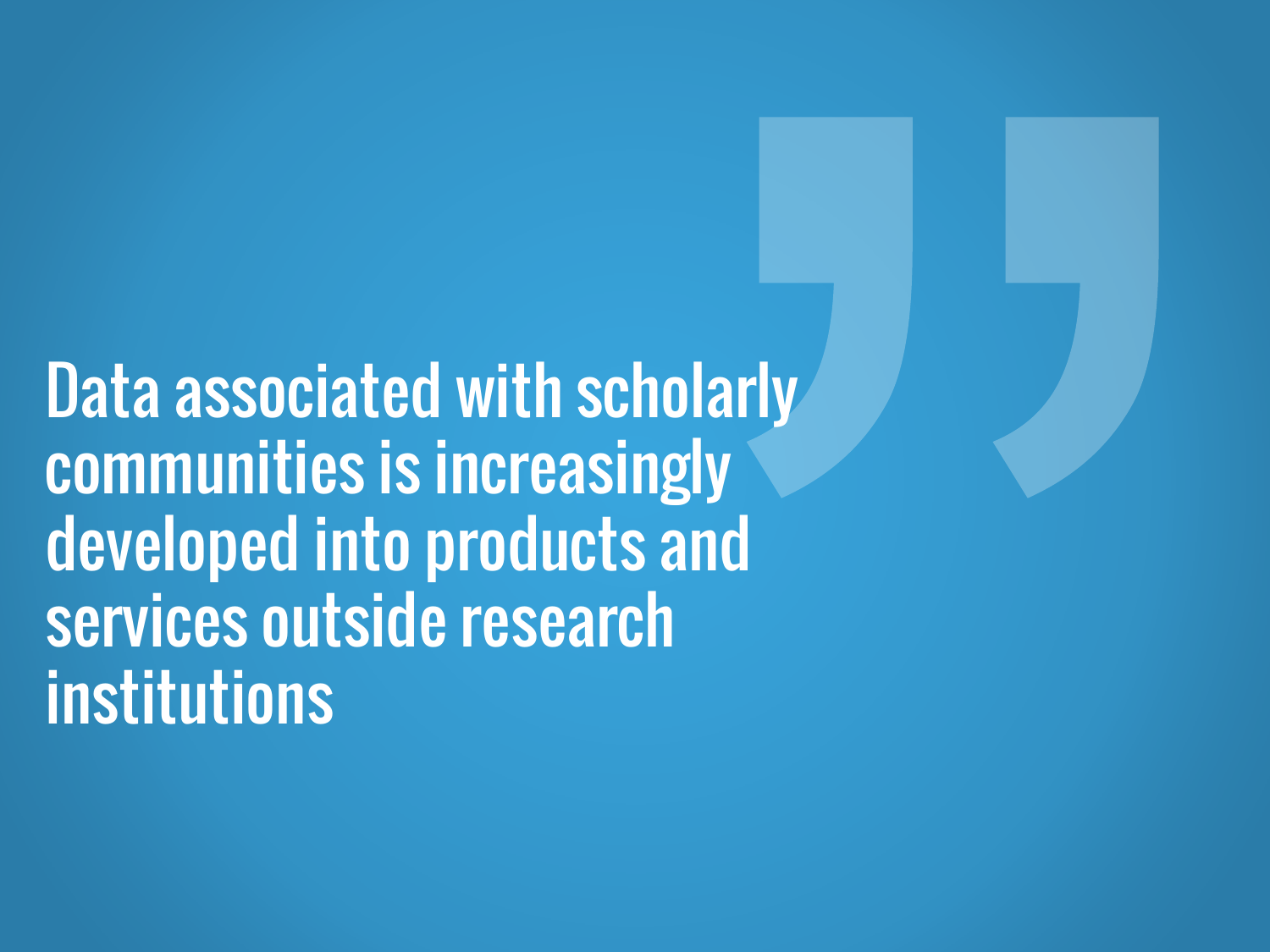We believe that the **Scholarly** communications community should retain control over data and be able to influence how it's used.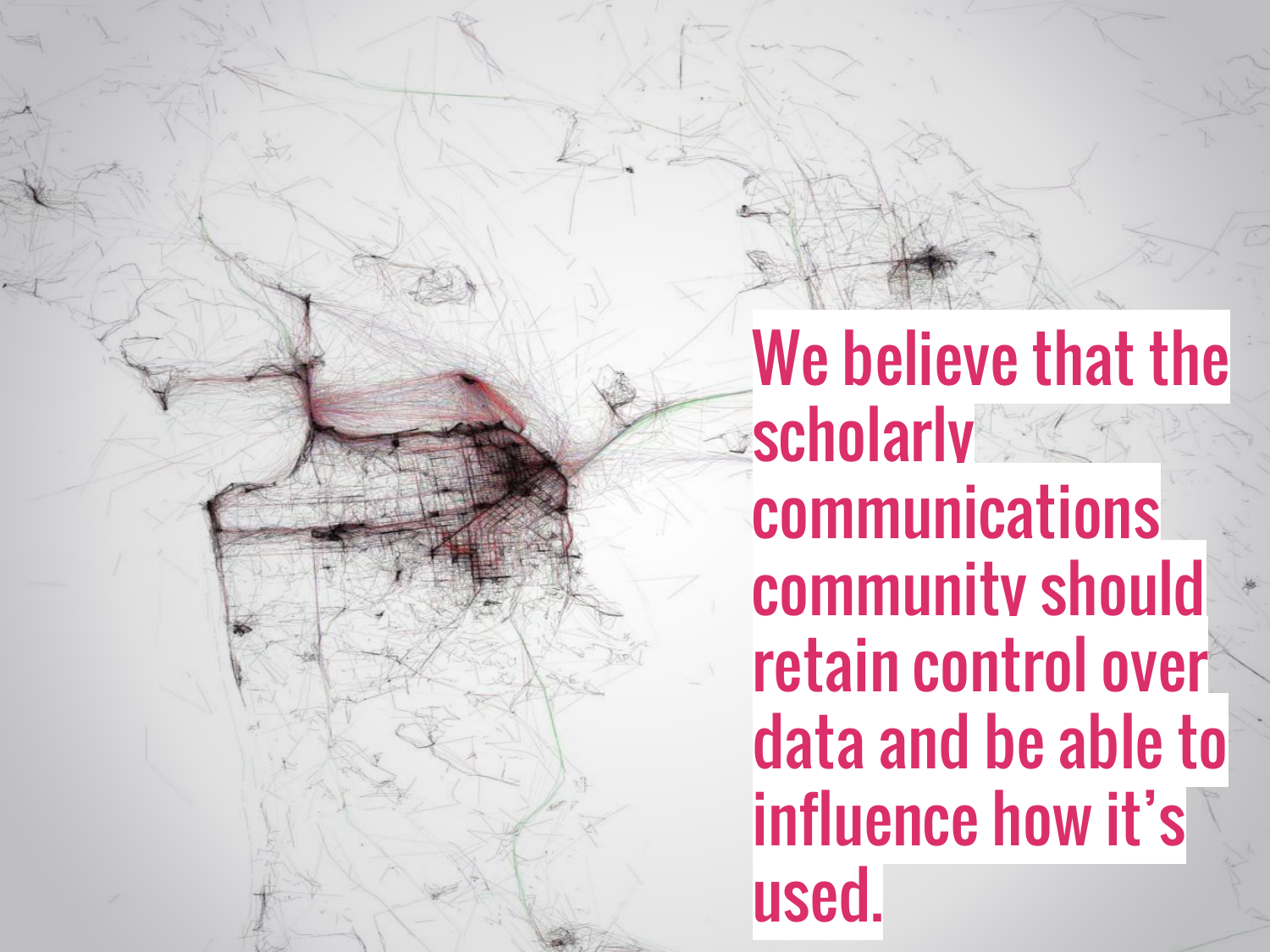Scholarly communications communities of practice can build structures for:

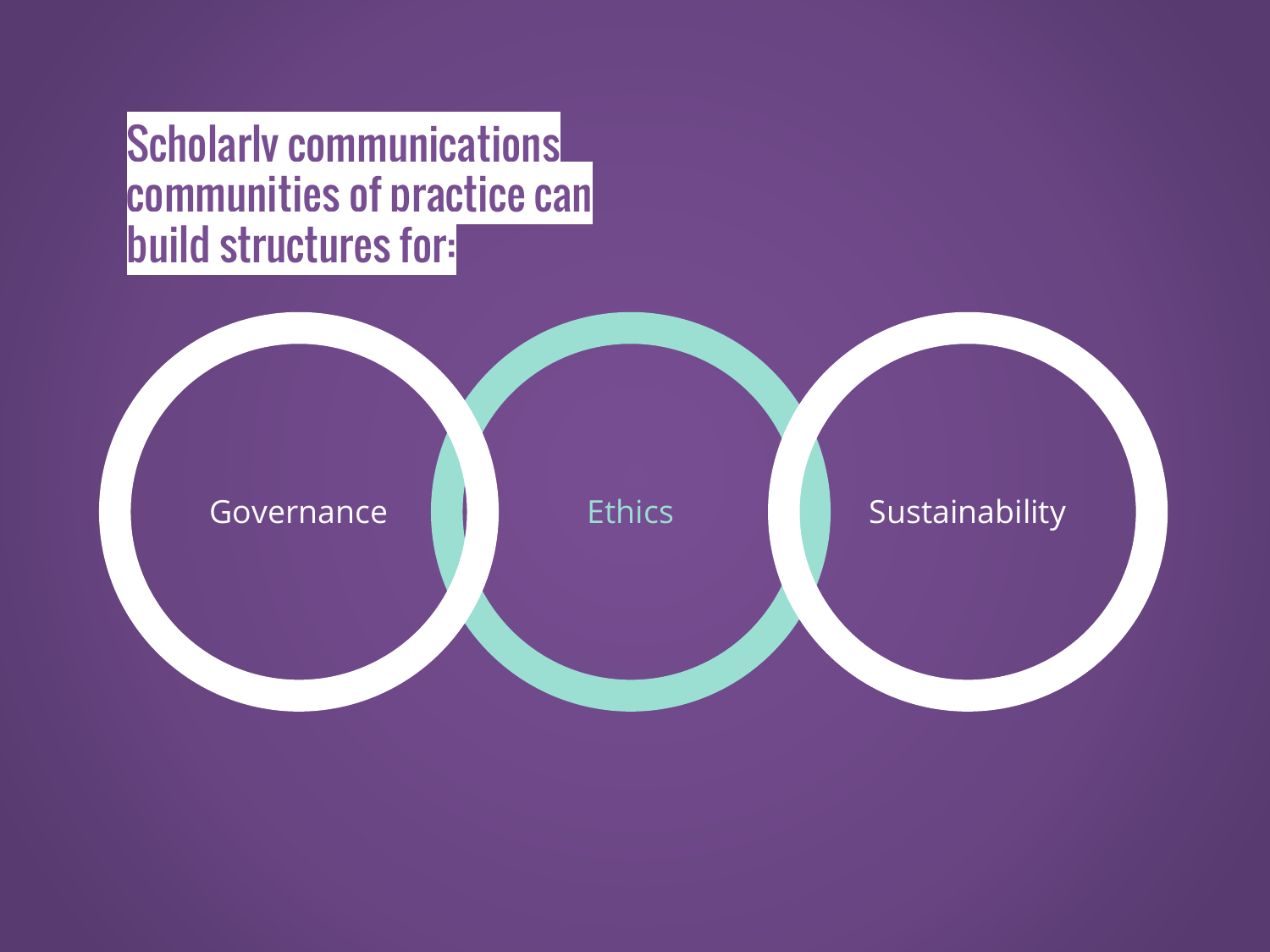# https://educopia.org/research/meerkat

@svmelton smelton@emory.edu